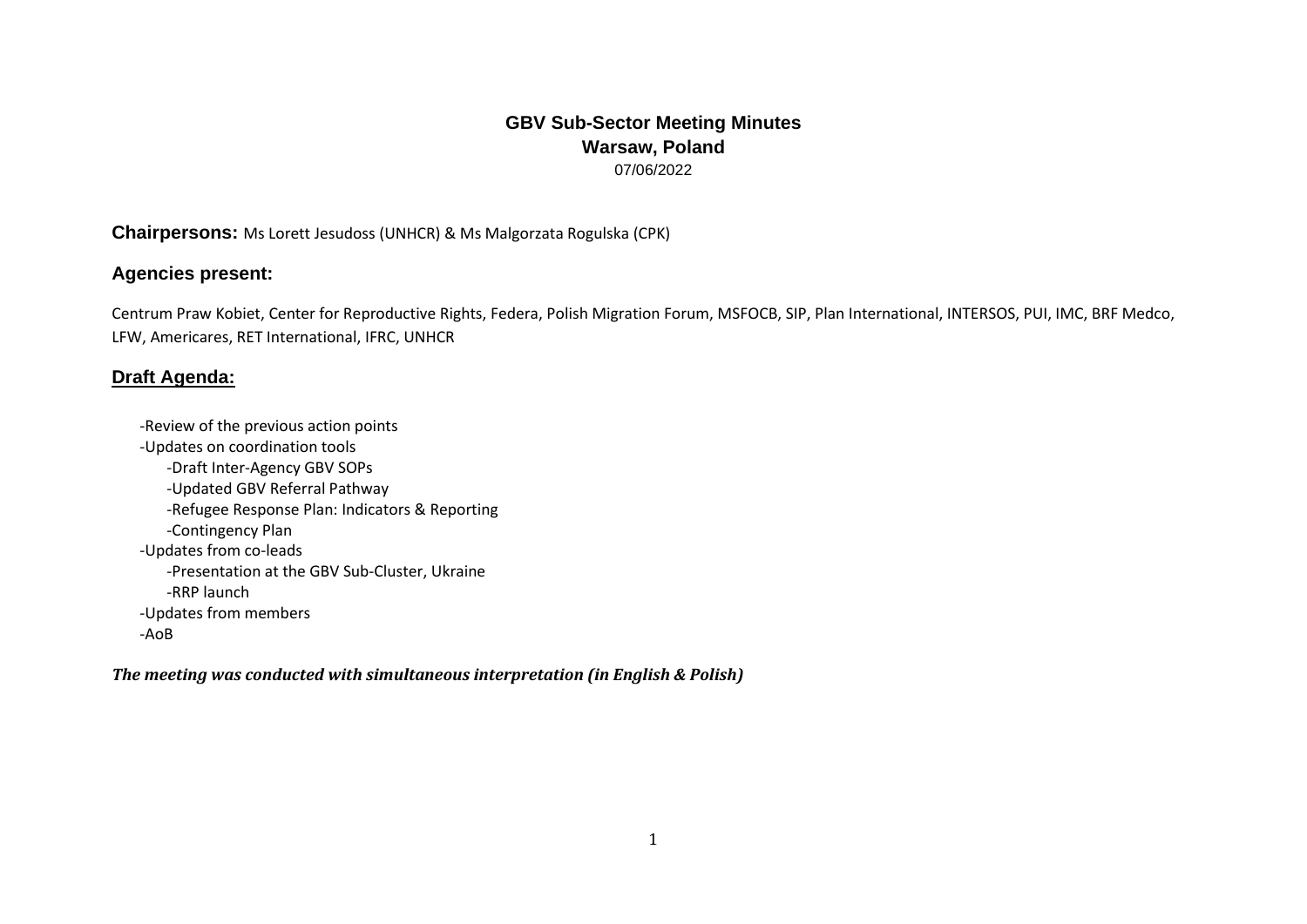| Agenda items     | <b>Discussion</b>                                                                                                                                                                                       | <b>Action points</b> |
|------------------|---------------------------------------------------------------------------------------------------------------------------------------------------------------------------------------------------------|----------------------|
| 1. Introductions | The co-chair, Lorett, introduced Malgorzata Rogulska from Centrum Praw Kobiet (CPK) to<br>the forum. Malgorzata has recently taken up her role as a Coordinator and will co-lead the<br>GBV Sub-Sector. |                      |
|                  |                                                                                                                                                                                                         |                      |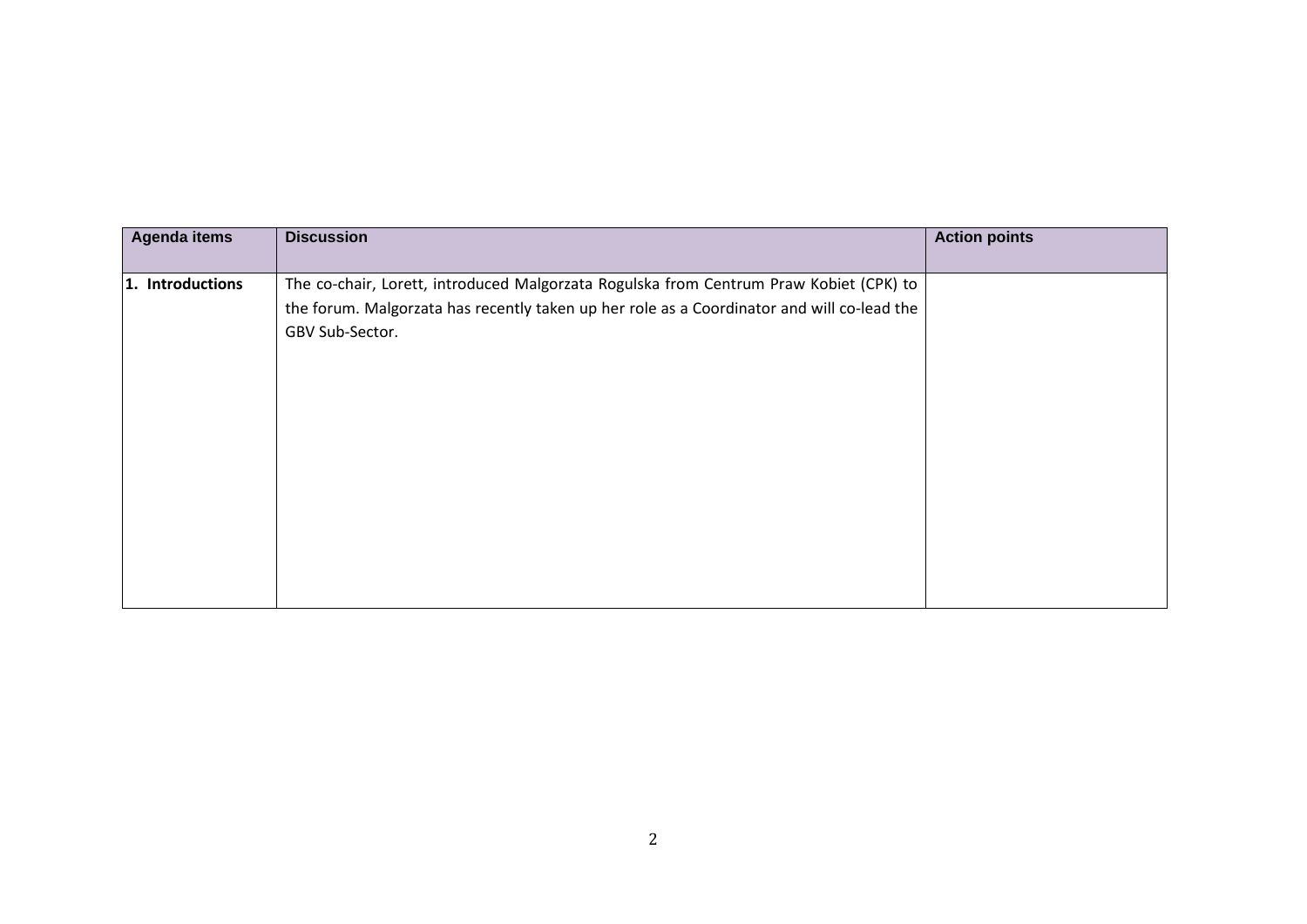| 2. Previous<br>action                  | The co-chairperson, Lorett, provided a summary of the action points from the last meeting.                                                                                                                                                                                                                                                                                                                                                                                                                                                                                                                                                                                                                             | <b>Actions:</b>                                                                                                                                                                                                                          |
|----------------------------------------|------------------------------------------------------------------------------------------------------------------------------------------------------------------------------------------------------------------------------------------------------------------------------------------------------------------------------------------------------------------------------------------------------------------------------------------------------------------------------------------------------------------------------------------------------------------------------------------------------------------------------------------------------------------------------------------------------------------------|------------------------------------------------------------------------------------------------------------------------------------------------------------------------------------------------------------------------------------------|
| points                                 | RE: PPT 'Mandatory Reporting' (CPK)<br>$\bullet$<br>An informal translation of the PPT into English was circulated among members of the GBV<br>Sub-Sector group along with the original version in Polish.<br>RE: Draft Inter-Agency GBV Standard Operating Procedures (SOPs)<br>$\bullet$<br>- Self-nominations to GBV SOPs Reference Group were received from 7 agencies.<br>-The reference group has already started working on the initial draft.<br>- Alisar Elias (UNHCR), who temporarily leads this effort is moving to her new role in<br>Hungary.                                                                                                                                                            | Members to review the<br>$\bullet$<br>draft minutes of the last<br>meeting. Please flag out any<br>corrections needed and<br>check the list of participants<br>to ensure your organization<br>was represented. Deadline:<br>Wed. June 20 |
| 3. Updates on<br>coordination<br>tools | Draft Inter-Agency GBV SOPs (Alisar Elias, UNHCR)<br>$\bullet$<br>There are 8 agencies that are currently involved in the process of drafting SOPs. These<br>include: UNHCR, CPK, PUI, IFRC, FDDS, WHO, IRC, Autonomia. The lead of the SOP Reference<br>Group encouraged all members to participate in the process, particularly national NGOs. The<br>current work involves drafting a general outline, which will be subsequently reviewed in 6<br>months. A new lead for the Reference Group is needed and self-nominations welcomed,<br>particularly from national NGOs.                                                                                                                                          | Self-nominations and<br>$\bullet$<br>feedback collection for the<br>SOPs Reference Group to<br>be sent to the co-leads until<br>a new lead has been<br>identified.                                                                       |
|                                        | <b>Updated GBV Referral Pathway (Alisar Elias, UNHCR)</b><br>$\bullet$<br>There is a widespread network of helplines and services in Poland, whether run by a<br>$\blacksquare$<br>government or civil society organizations, yet there is a clear lack of dedicated and<br>specialized services for GBV survivors with staff that are trained on responding to GBV<br>disclosures and conducting referrals or providing services in a safe and survivor-<br>centered manner. Many of the hotlines and services are often eventually linked.<br>The updated GBV referral pathway continues to rely on women-led organizations that<br>are specialized in providing services and have trained staff who can respond and | Members to contribute and<br>support the expansion of<br>GBV Referral Pathway at<br>the local level by sharing<br>these details with the co-<br>leads.                                                                                   |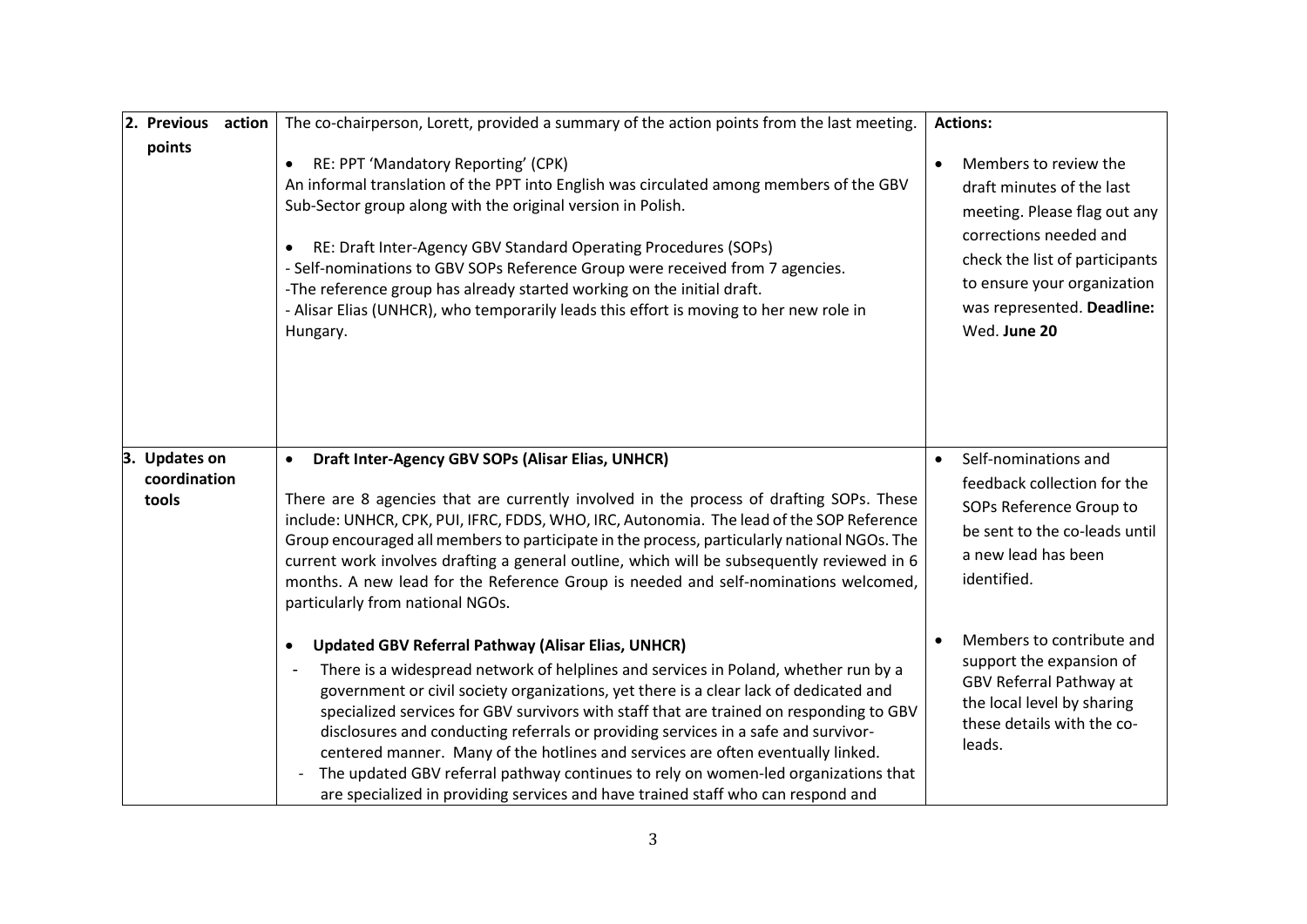| provide support to survivors of GBV, to ensure the safety of survivors and avoid<br>multiple disclosures.                                                                                                                                                                                                                                                                                                                                                                                                                                                                                                                                                                                                                                                                                                                                    |                                                                                                                                                                                                                                                                             |
|----------------------------------------------------------------------------------------------------------------------------------------------------------------------------------------------------------------------------------------------------------------------------------------------------------------------------------------------------------------------------------------------------------------------------------------------------------------------------------------------------------------------------------------------------------------------------------------------------------------------------------------------------------------------------------------------------------------------------------------------------------------------------------------------------------------------------------------------|-----------------------------------------------------------------------------------------------------------------------------------------------------------------------------------------------------------------------------------------------------------------------------|
| The co-chair, Lorett, underlined that work will continue on the GBV referral pathway by<br>location, confidential pathways expanded and regularly updated. All member<br>organizations are encouraged to provide their support with the process.                                                                                                                                                                                                                                                                                                                                                                                                                                                                                                                                                                                             |                                                                                                                                                                                                                                                                             |
| Refugee Response Plan: Indicators & Reporting (Erica Frank, Information<br>$\bullet$<br><b>Management Officer, UNHCR)</b>                                                                                                                                                                                                                                                                                                                                                                                                                                                                                                                                                                                                                                                                                                                    |                                                                                                                                                                                                                                                                             |
| There are 87 partners in the Refugee Response Plan and each partner is required to report<br>its activities against the established indicators as developed by respective sector leads. The<br>GBV Sub Sector partners are required to report against the following indicators:<br>o Structured Psychosocial Support (PSS) and life skills sessions in a women's and<br>girl's safe space[# of women and girls attending structured PSS and life skills<br>sessions in a women's and girl's safe space (WGSS)]<br>Information sharing on GBV [# of refugees targeted with information-sharing<br>$\circ$<br>activities on GBV at the onset of an emergency]<br>Training on GBV prevention and response [# of trained participants who<br>$\circ$<br>increased their GBV knowledge and skills on prevention, risk mitigation and<br>response] | Each partner organization<br>$\bullet$<br>to appoint a Focal Point<br>responsible for reporting.<br>Each Focal Point to attend<br>$\bullet$<br>the ActivityInfo Training.<br>The chairperson to<br>$\bullet$<br>disseminate<br>information/link about<br>upcoming training. |
| Having accurate data on the 5Ws (who is doing what, for whom, when, and where) is a<br>key component of the response community's commitment of accountability and<br>transparency towards host authorities, affected people, and the donor community. In<br>addition, it contributes to avoiding duplication and identifies possible response gaps in<br>different locations.                                                                                                                                                                                                                                                                                                                                                                                                                                                                |                                                                                                                                                                                                                                                                             |
| $Who - (which partner)$<br><b>What (Sector/Activity/Indicator)</b><br>(for) Whom - Refugees/third country nationals/host community) - preferably<br>segregated by age, sex, and diversity.<br>When - Start and end (implementation status)<br>$\bullet$                                                                                                                                                                                                                                                                                                                                                                                                                                                                                                                                                                                      |                                                                                                                                                                                                                                                                             |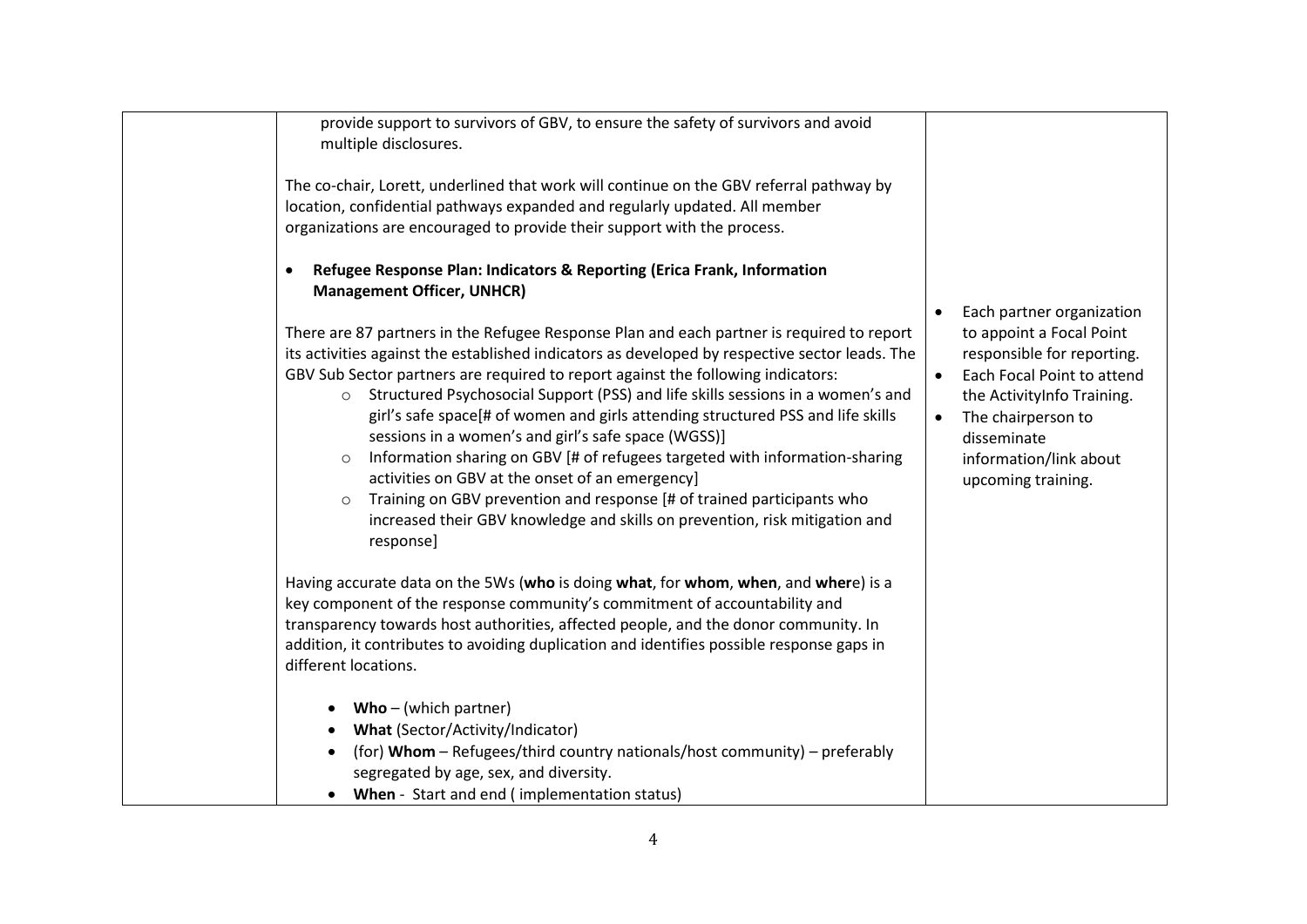|                                           | Where - Vojvodeship level<br>$\bullet$                                                                                                                                                                                                                                                                                                                                                                                                                                                                                                                                                                                               |                                                                                                                                                 |
|-------------------------------------------|--------------------------------------------------------------------------------------------------------------------------------------------------------------------------------------------------------------------------------------------------------------------------------------------------------------------------------------------------------------------------------------------------------------------------------------------------------------------------------------------------------------------------------------------------------------------------------------------------------------------------------------|-------------------------------------------------------------------------------------------------------------------------------------------------|
|                                           | A reporting focal point should be appointed per partner at the national level. This person<br>will be responsible for reporting on the country-wide achievements on behalf of their<br>organization. The reporting is done on a monthly basis. The deadline is the 10 <sup>th</sup> of each<br>month for the previous month's activities.                                                                                                                                                                                                                                                                                            |                                                                                                                                                 |
|                                           | <b>Contingency Plan</b><br>$\bullet$                                                                                                                                                                                                                                                                                                                                                                                                                                                                                                                                                                                                 |                                                                                                                                                 |
|                                           | The co-chair, Lorett, informed the participants about the upcoming deadline for the<br>development of the Refugee Coordination Forum's Contingency Plan, which is 16 June. The<br>Contingency Plan allows partners across all sectors to plan accordingly and have a system<br>in place in case of new influx and changes in the context. Partners were invited to provide<br>their inputs directly at a link to the Contingency Planning-Response Framework which will<br>be shared soon (internal deadline for compilation: 14 June).                                                                                              | The email with the link to<br><b>Contingency Planning-</b><br>Response Framework will<br>be sent to all members of<br>the GBV Sub-Sector Group. |
| 4.<br><b>Updates from</b><br>the co-Leads | The co-chair, Lorett, was invited to provide an overview of GBV services and the GBV<br>$\bullet$<br>referral pathway in Poland at the GBV Sub-Cluster meeting for Ukraine on 26 May. The<br>GBV Sub-Cluster Coordinator and some members highlighted that the GBV referral<br>pathway within Ukraine was broken in some locations due to the conflict and needed to<br>be reestablished. The GBV Sub-Cluster and GBV Sub-Sector Coordinators will continue<br>to exchange information that are critical for both sides of the border. The updated GBV<br>referral pathway in Poland was shared with the GBV Sub-Cluster in Ukraine. |                                                                                                                                                 |
|                                           | The Regional Response Plan (RRP) for the Ukraine Situation was launched on the 31st of<br>$\bullet$<br>May with the presence of the Polish Government, Ambassadors, and individuals from<br>the private sector and humanitarian actors. The main objective was to provide visibility<br>& information on the refugee crisis in Poland, its key areas of focus, corresponding<br>requirements & the coordination mechanism with an aim to create stronger links and<br>coordination between all actors working on the ground.                                                                                                         |                                                                                                                                                 |